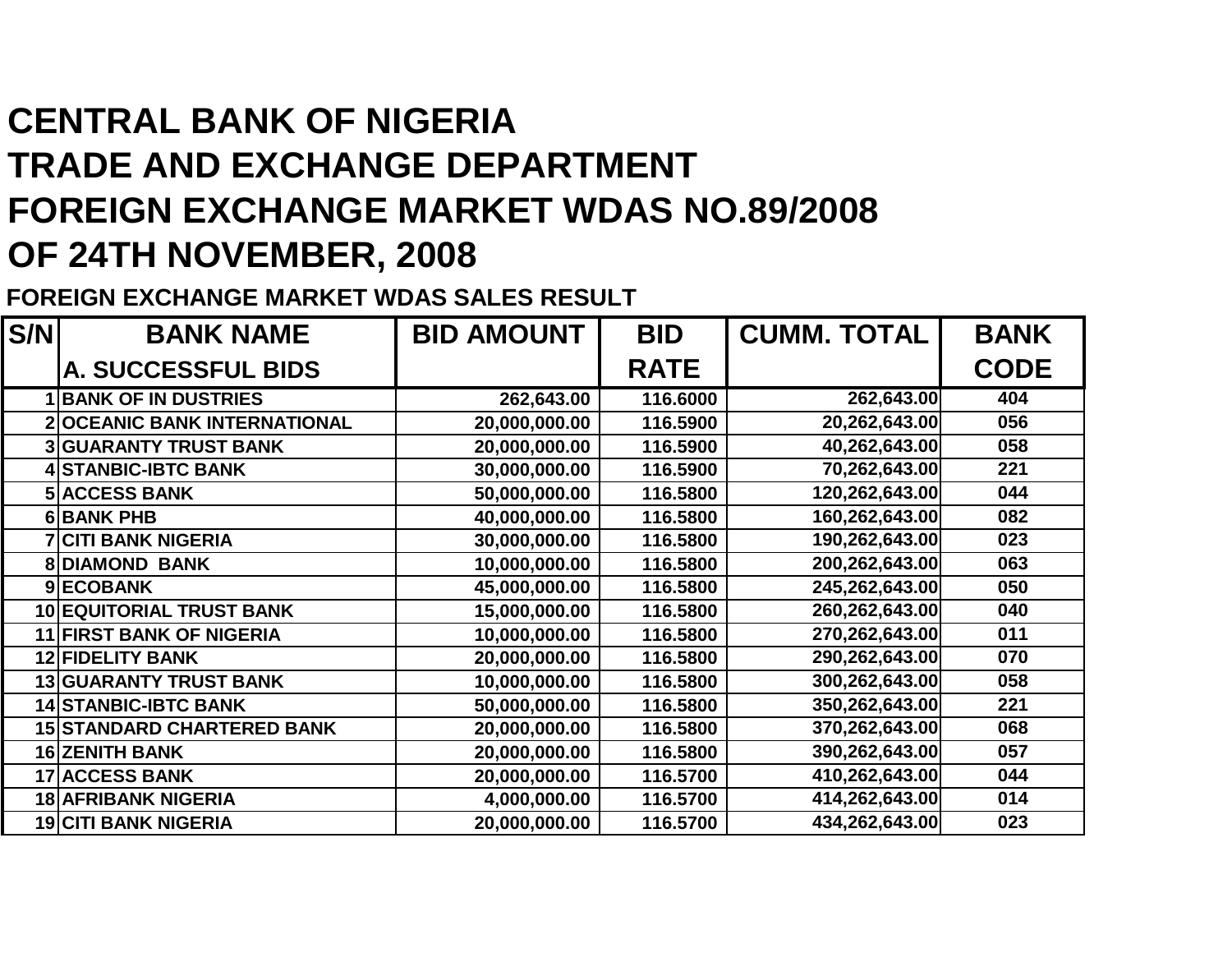| <b>20 DIAMOND BANK</b>             | 5,000,000.00   | 116.5700 | 439,262,643.00 | 063 |
|------------------------------------|----------------|----------|----------------|-----|
| 21 ECOBANK                         | 15,000,000.00  | 116.5700 | 454,262,643.00 | 050 |
| <b>22 EQUITORIAL TRUST BANK</b>    | 15,000,000.00  | 116.5700 | 469,262,643.00 | 040 |
| 23 FIRST BANK OF NIGERIA           | 20,000,000.00  | 116.5700 | 489,262,643.00 | 011 |
| <b>24 FIRST CITY MONUMENT BANK</b> | 180,000,000.00 | 116.5700 | 669,262,643.00 | 214 |
| 25 FIDELITY BANK                   | 5,000,000.00   | 116.5700 | 674,262,643.00 | 070 |
| 26 GUARANTY TRUST BANK             | 1,000,000.00   | 116.5700 | 675,262,643.00 | 058 |
| 27 STANBIC-IBTC BANK               | 50,000,000.00  | 116.5700 | 725,262,643.00 | 221 |
| 28 INTERCONTINENTAL BANK           | 20,500,000.00  | 116.5700 | 745,762,643.00 | 069 |
| 29 STANDARD CHARTERED BANK         | 15,000,000.00  | 116.5700 | 760,762,643.00 | 068 |
| <b>30 UNION BANK OF NIGERIA</b>    | 5,000,000.00   | 116.5700 | 765,762,643.00 | 032 |
| <b>31 UNION BANK OF NIGERIA</b>    | 113,541,379.38 | 116.5700 | 879,304,022.38 | 032 |
| <b>32 ZENITH BANK</b>              | 40,000,000.00  | 116.5700 | 919,304,022.38 | 057 |
|                                    | 919,304,022.38 |          |                |     |
| <b>B. UNSUCCESSFUL BIDS</b>        |                |          |                |     |
| <b>33 ACCESS BANK</b>              | 5,000,000.00   | 116.5600 | 924,304,022.38 | 044 |
| <b>34 FIRST BANK OF NIGERIA</b>    | 5,000,000.00   | 116.5600 | 929,304,022.38 | 011 |
| <b>35 STANDARD CHARTERED BANK</b>  | 5,000,000.00   | 116.5600 | 934,304,022.38 | 068 |
| <b>36 EQUITORIAL TRUST BANK</b>    | 4,000,000.00   | 116.5500 | 938,304,022.38 | 040 |
| <b>37 FIRST CITY MONUMENT BANK</b> | 2,000,000.00   | 116.5500 | 940,304,022.38 | 214 |
|                                    | 21,000,000.00  |          |                |     |
| <b>TOTAL</b><br>$(A + B)$          | 940,304,022.38 |          |                |     |

## **BANKS' BDC CASH REQUEST**

| <b>IS/NIBANK NAME</b>           | <b>IBID AMOUNT</b> | <b>IBID</b> | <b>ICUMM. TOTAL</b> | <b>IBANK</b> |
|---------------------------------|--------------------|-------------|---------------------|--------------|
| <b>IA. SUCCESSFUL BIDS</b>      |                    | IRATE       |                     | <b>ICODE</b> |
| <b>1 UNITED BANK FOR AFRICA</b> | 2,000,000.00       | 116.5800    | 2,000,000.00        | 033          |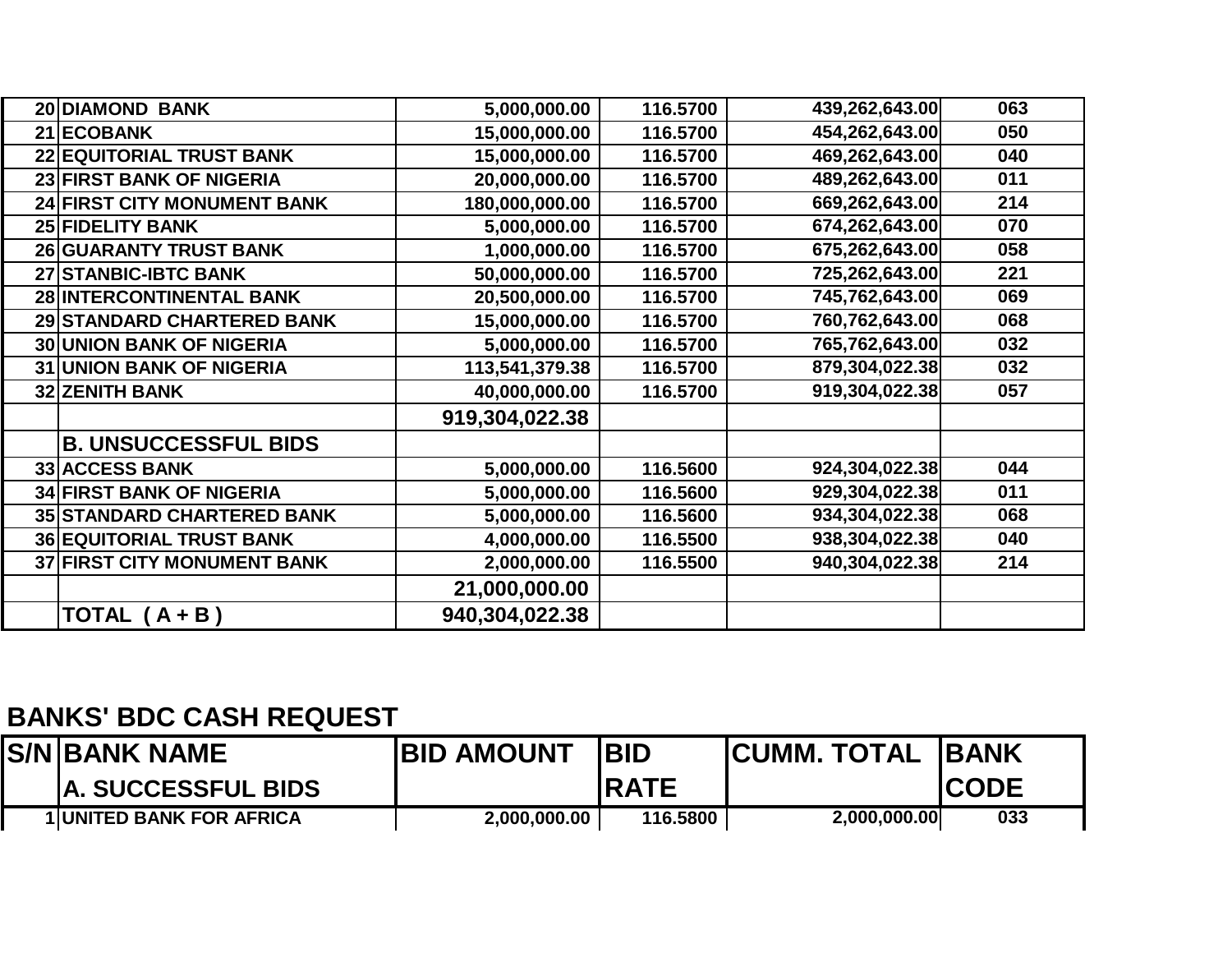| <b>2 EQUITORIAL TRUST BANK</b>    | 2,000,000.00  | 116.5700 | 2,000,000.00  | 040 |
|-----------------------------------|---------------|----------|---------------|-----|
| <b>3 SKYE BANK</b>                | 2,000,000.00  | 116.5700 | 4,000,000.00  | 082 |
| 4 FINBANK                         | 2,000,000.00  | 116.5700 | 6,000,000.00  | 085 |
| <b>5 FIDELITY BANK</b>            | 2,000,000.00  | 116.5700 | 8,000,000.00  | 070 |
| <b>6UNITY BANK</b>                | 2,000,000.00  | 116.5700 | 10,000,000.00 | 215 |
| <b>7 UNION BANK OF NIGERIA</b>    | 2,000,000.00  | 116.5700 | 12,000,000.00 | 032 |
|                                   | 14,000,000.00 |          |               |     |
|                                   |               |          |               |     |
| <b>8 FIRST CITY MONUMENT BANK</b> | 2,000,000.00  | 116.5600 | 14,000,000.00 | 214 |
|                                   | 2,000,000.00  |          |               |     |
| $TOTAL(A + B)$                    | 16,000,000.00 |          |               |     |

## **SUMMARY FOR WDAS NO.89/2008 OF 24TH NOVEMBER, 2008**

- **1 AMOUNT OFFERED 2 AMOUNT SOLD AT WDAS 3** AMOUNT SOLD AT BDC **4 TOTAL AMOUNT SOLD**
- **5 NO. OF PARTICIPATING BANKS <sup>22</sup>**

US\$200,000,000.00 US\$919,304,022.38 US\$14,000,000..00 US\$933,304,022.38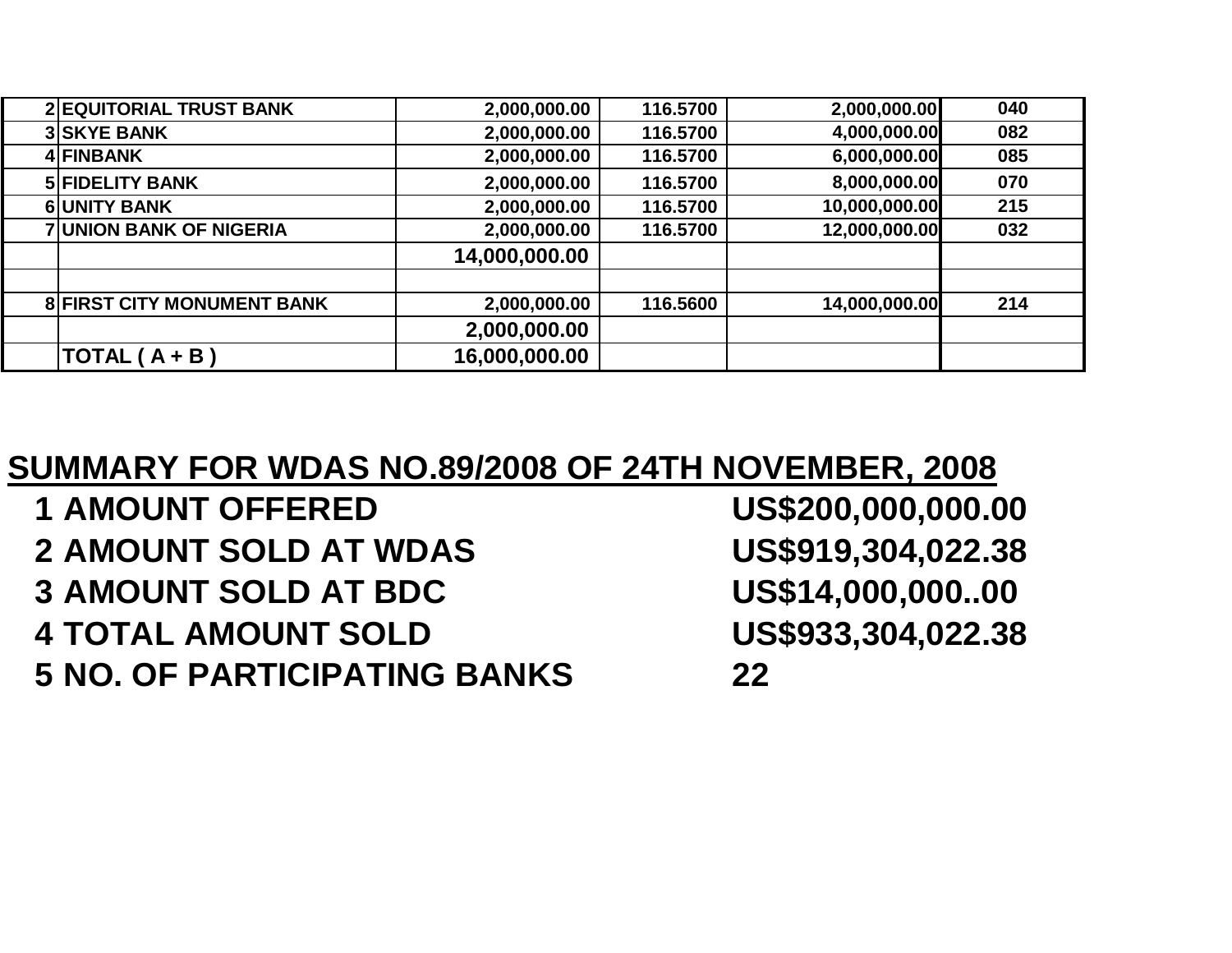| <b>WEIGHTED</b> |  |  |
|-----------------|--|--|
| <b>AVERAGE</b>  |  |  |
| 0.0326          |  |  |
| 2.4798          |  |  |
| 2.4798          |  |  |
| 3.7198          |  |  |
| 6.1991          |  |  |
| 4.9592          |  |  |
| 3.7194          |  |  |
| 1.2398          |  |  |
| 5.5792          |  |  |
| 1.8597          |  |  |
| 1.2398          |  |  |
| 2.4796          |  |  |
| 1.2398          |  |  |
| 6.1991          |  |  |
| 2.4796          |  |  |
| 2.4796          |  |  |
| 2.4794          |  |  |
| 0.4959          |  |  |
| 2.4794          |  |  |